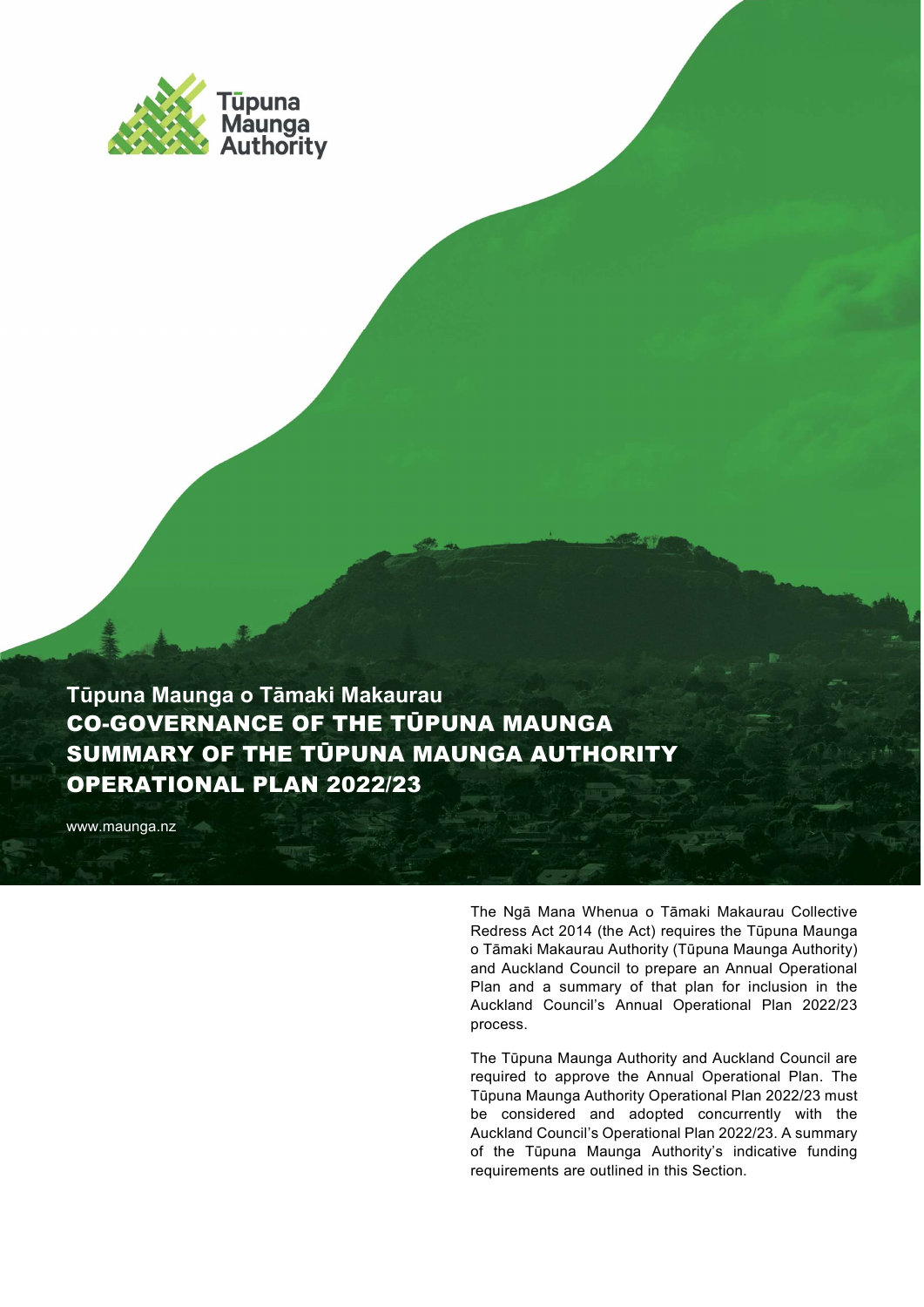# NGĀ MANA WHENUA O TĀMAKI MAKAURAU

Ngā Mana Whenua o Tāmaki Makaurau negotiated a collective settlement of their historical Treaty claims with the Crown. Ngā Mana Whenua o Tāmaki Makaurau is the collective name of the 13 iwi/hapū with historical Treaty claims in wider Tāmaki Makaurau. The iwi/hapū are grouped into the following three rōpū:

| MARUTŪĀHU RŌPŪ                              | NGĀTI WHĀTUA           | WAIOHUA TĀMAKI RŌPŪ |  |  |
|---------------------------------------------|------------------------|---------------------|--|--|
| Ngāti Maru                                  | Ngāti Whātua o Kaipara | Ngāi Tai ki Tāmaki  |  |  |
| Ngāti Pāoa                                  | Ngāti Whātua Ōrākei    | Ngāti Tamaoho       |  |  |
| Te Rūnanga o Ngāti Whātua<br>Ngāti Tamaterā |                        | Ngāti Te Ata        |  |  |
| Ngāti Whanaunga                             |                        | Te Ākitai Waiohua   |  |  |
| Te Patukirikiri                             |                        | Te Kawerau ā Maki   |  |  |

# THE NGĀ MANA WHENUA O TĀMAKI MAKAURAU COLLECTIVE REDRESS ACT 2014

The Collective Redress Act 2014 vested the Crown owned land in 14 Tūpuna Maunga (ancestral mountains) in Ngā Mana Whenua o Tamaki Makaurau. They are held for the common benefit of the iwi/hapū of Ngā Mana Whenua o Tāmaki Makaurau and the other people of Auckland. The Tūpuna Maunga are vested as reserves under the Reserves Act 1977.

# THE 14 TŪPUNA MAUNGA ARE:

| Matukutūruru/Wiri Mountain        | <b>Otähuhu/Mount Richmong</b>  |  |  |  |
|-----------------------------------|--------------------------------|--|--|--|
| <b>Maungakiekie/One Tree Hill</b> | <b>Owairaka/Te Ahi-kā-a-Ra</b> |  |  |  |
| <b>Maungarei/Mount Wellington</b> | Puketāpapa/Pukewīwī/Mo         |  |  |  |
| Maungauika/North Head             | Rarotonga/Mount Smart *        |  |  |  |

- Mount Richmond Te Ahi-kā-a-Rakataura/ Mount Albert **a**/Pukewīwī/Mount Roskill **Maungawhau/Mount Eden Takarunga/Mount Victoria Ōhinerau/Mount Hobson Te Kōpuke/Tītīkōpuke/Mount St John**
- Ōhuiarangi/Pigeon Mountain Te Tātua a Riukiuta/Big King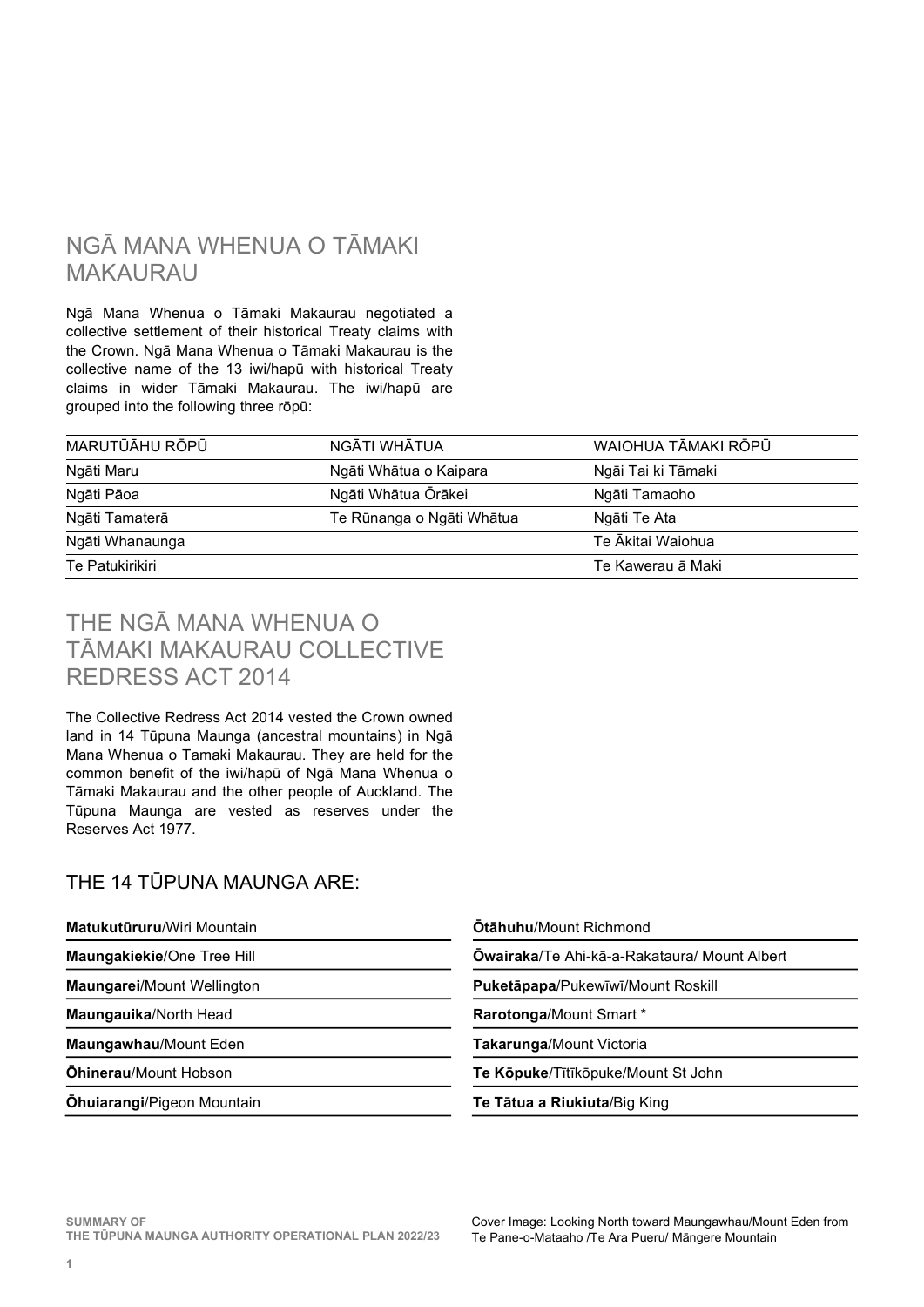# CO-GOVERNANCE

The Act also established the Tūpuna Maunga Authority, a bespoke co-governance entity, to administer the Tūpuna Maunga.

The Authority has six representatives from Ngā Mana Whenua o Tāmaki Makaurau, six from Auckland Council and one non-voting Crown representative appointed by the Minister for Arts, Culture and Heritage. The term of the Authority aligns with the term of the Council.

Under the Act, the Tūpuna Maunga Authority is the administering body for each Maunga for the purposes of the Reserves Act 1977, with two exceptions of Maungauika / North Head and Rarotonga / Mount Smart.

Maungauika / North Head has previously been administered by the Crown (Department of Conservation) but has now been transferred to the Tūpuna Maunga Authority. Routine management is now undertaken by council under the direction of the Tūpuna Maunga Authority in the same way as for the other Maunga.

Responsibility for administration and management of Rarotonga / Mount Smart remains with Auckland Council (Regional Facilities Auckland) under the Mount Smart Regional Recreation Centre Act 1985 and Reserves Act 1977.

The Tūpuna Maunga Authority is also the administering body for Te Pane-o-Mataaho / Te Ara Pueru / Māngere Mountain and the Maungakiekie / One Tree Hill northern land.

The legislation provides for funding and staff resourcing through Auckland Council. The Authority is currently supported by a core team of eight council staff across the Governance and Parks, Sport and Recreation units.

The scale of this co-governance arrangement is unparalleled in Auckland and the resulting unified and cohesive approach to caring for the Maunga has garnered widespread support.

# STRATEGIC FRAMEWORK:

## TŪPUNA MAUNGA INTEGRATED MANAGEMENT PLAN

The Tūpuna Maunga Integrated Management Plan ("IMP") sets the foundations for how the Tūpuna Maunga are valued, protected, restored, enhanced, and managed in the future with equal consideration and reverence. The IMP established a set of Values for the Tūpuna Maunga which are outlined below.

The IMP was developed in accordance with Section 41 of the Reserves Act to provide for and ensure the use, enjoyment, maintenance, protection, preservation, and development as appropriate for the reserve purposes for which each of the Tūpuna Maunga is classified. This single integrated plan replaces the former separate legacy reserve management plans for the Tūpuna Maunga.

The IMP was approved in 2016 following a public consultation process and are available at www.maunga.nz.

#### TŪPUNA MAUNGA INTEGRATED MANAGEMENT PLAN STRATEGIES

The Tūpuna Maunga Integrated Management Plan Strategies are the next level of policy development for the Tūpuna Maunga and aim to support the Values and Pathways in the Tūpuna Maunga Integrated Management Plan 2016.

The IMP Strategies was approved in 2019 following a public consultation process and are available at www.maunga.nz.

# TŪPUNA MAUNGA VALUES

Within the Tūpuna Maunga Integrated Management Plan, the Tūpuna Maunga Authority has articulated a set of values of the Tūpuna Maunga. The values promote the statutory purpose of the Tūpuna Maunga under section 109 of the Collective Redress Act, where in exercising its powers and functions the Authority must have regard to the spiritual, ancestral, cultural, customary and historical significance of the Tūpuna Maunga to Ngā Mana Whenua.

The values provide a strategic framework to guide the Tūpuna Maunga Authority in making any decision about the Tūpuna Maunga.

The values weave together and give expression to mana whenua and other world views, and the connections and histories in a manner that highlights the way in which these views complement each other and create a richness to the relationship people have with the Tūpuna Maunga and multiple ways in which ways in which these relationships are thought of and expressed.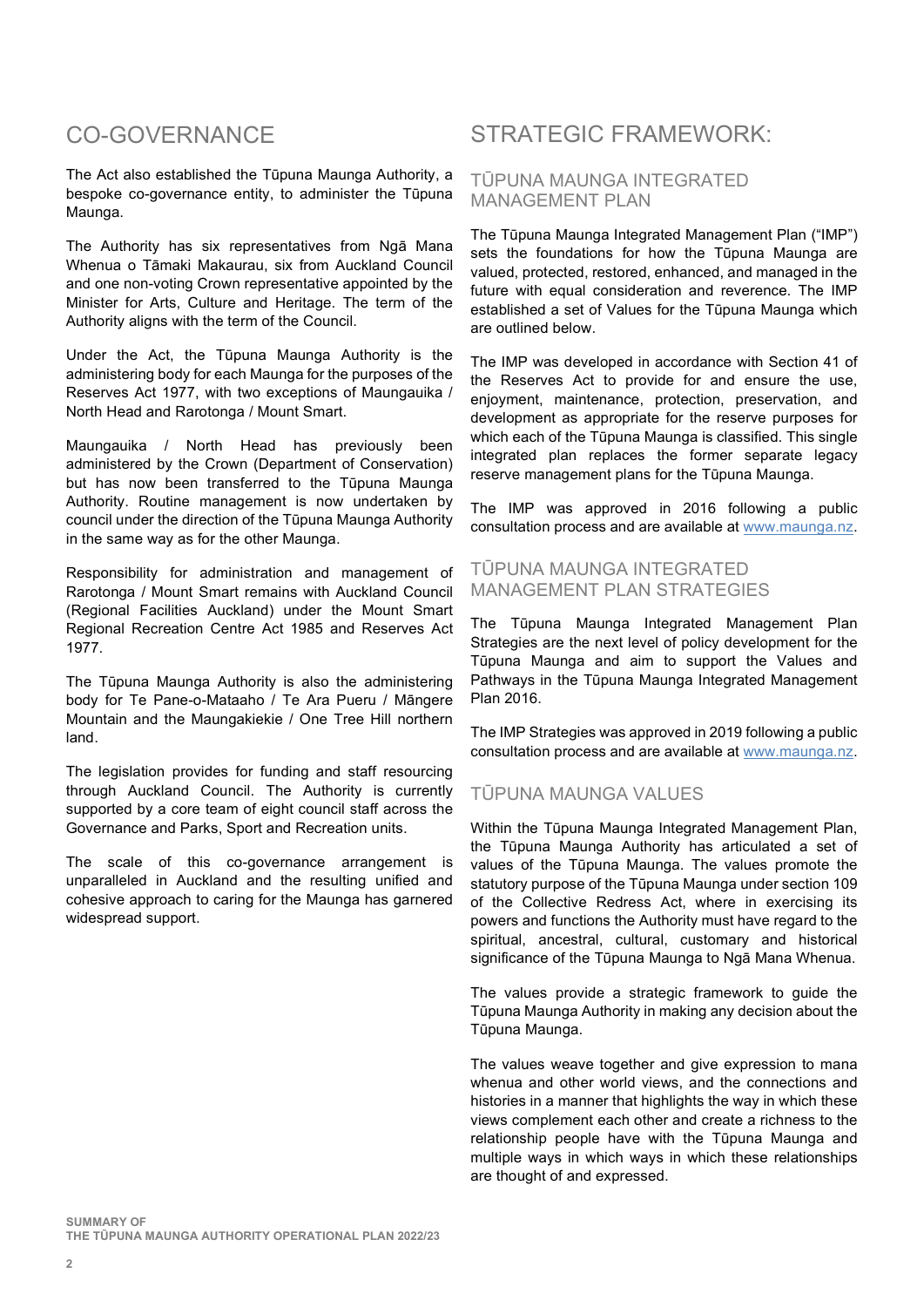# VALUE PATHWAYS

| <b>WAIRUATANGA /</b><br><b>SPIRITUAL</b>                                      | Restore and recognise the relationship between the Maunga and its people.<br>Recognise the tihi is sacred.<br>Tread gently.<br>Treat the Maunga as taonga tuku iho - treasures handed down the generations.<br>$\bullet$<br>Enable mana whenua role as kaitiaki over the Tūpuna Maunga.<br>Recognise European and other histories, and interaction with the maunga.<br>Encourage culturally safe access.<br>Restoring customary practices and associated knowledge. |  |  |  |  |  |
|-------------------------------------------------------------------------------|---------------------------------------------------------------------------------------------------------------------------------------------------------------------------------------------------------------------------------------------------------------------------------------------------------------------------------------------------------------------------------------------------------------------------------------------------------------------|--|--|--|--|--|
| <b>MANA AOTŪROA /</b><br><b>CULTURAL</b><br><b>AND HERITAGE</b>               |                                                                                                                                                                                                                                                                                                                                                                                                                                                                     |  |  |  |  |  |
| <b>TAKOTORANGA</b><br><b>WHENUA /</b><br><b>LANDSCAPE</b>                     | Protect the integrity of the landscape of the Tūpuna Maunga.<br>Active restoration and enhancement of the natural features of the Maunga.<br>Encourage activities that are in keeping with the natural and indigenous landscape.<br>Encourage design that reflects Tūpuna Maunga values.<br>Promote a connected network of Tūpuna Maunga.<br>Preserve the visual and physical integrity of the Maunga as landmarks of Tāmaki.<br>$\bullet$                          |  |  |  |  |  |
| <b>MAURI PÜNAHA</b><br>HAUROPI /<br><b>ECOLOGY AND</b><br><b>BIODIVERSITY</b> | Strengthen ecological linkages between the Tūpuna Maunga.<br>Maunga tū mauri ora, Maunga tū makaurau ora / if the Maunga are well, Auckland<br>is well.<br>Protect and restore the biodiversity of the Tūpuna Maunga.<br>$\bullet$                                                                                                                                                                                                                                  |  |  |  |  |  |
| <b>MANA HONONGA</b><br><b>TANGATA / LIVING</b><br><b>CONNECTION</b>           | Rekindle the sense of living connection between the Maunga and the people.<br>$\bullet$<br>Give expression to the history and cultural values of the Tūpuna Maunga.<br>Actively nurture positive relationships.<br>$\bullet$<br>A place to host people.                                                                                                                                                                                                             |  |  |  |  |  |
| <b>WHAI RAWA</b><br>WHAKAUKA /<br>ECONOMIC /<br><b>COMMERCIAL</b>             | Alignment with the Tūpuna Maunga values.<br>Foster partnerships and collaboration.<br>Focus on commercial activities that create value and enhance experience.<br>Explore alternative and self-sustaining funding opportunities.                                                                                                                                                                                                                                    |  |  |  |  |  |
| <b>MANA WHAI A</b><br>RĒHIA /<br><b>RECREATIONAL</b>                          | Balance informal and formal recreation.<br>$\bullet$<br>Encourage informal inclusive recreational activities.<br>Recreational activities consistent with tikanga Māori.<br>Maunga are special places and treasures handed down.<br>$\bullet$<br>Promote health and wellbeing.                                                                                                                                                                                       |  |  |  |  |  |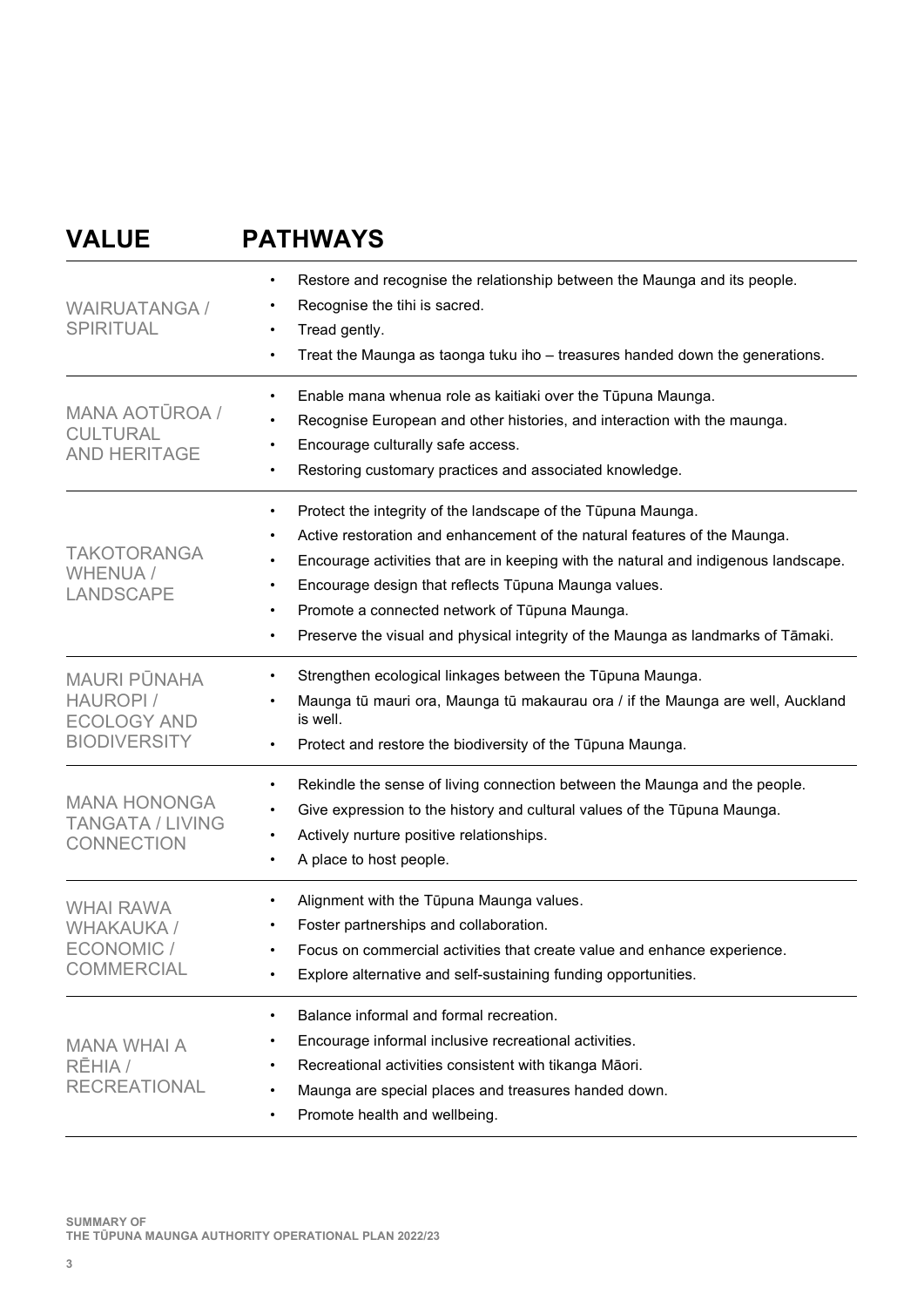# TŪPUNA MAUNGA OPERATIONAL PLAN 2022/23

Each financial year, the Tūpuna Maunga Authority and Council must agree an annual operational plan to provide a framework in which the Council will carry out its functions for the routine management of the Tūpuna Maunga and administered lands for that financial year, under the direction of the Tūpuna Maunga Authority.

The Tūpuna Maunga Operational Plan 2022/23 identifies a number of projects to be delivered or commenced in the coming financial year and the subsequent two financial years. The Tūpuna Maunga Operational Plan 2022/23 also sets out the 10-year work programme and funding envelope confirmed through the Long Term Plan 2021-2031. The budget for 2022/23 and the subsequent years fits within this funding envelope.

A copy of the Operational Plan can be found at www.aucklandcouncil.govt.nz

#### PRIORITY PROGRAMMES AND PROJECTS OVER THE NEXT 3 YEARS INCLUDE:

## POLICY AND MANAGEMENT

- Develop individual Tūpuna Maunga plans to provide direction on how the Values, Pathways, guidelines and strategies should be reflected on each Tūpuna Maunga.
- Progressing the potential transfer of administration over certain Maunga reserve lands from the Department of Conservation to the Authority, and the potential transfer of the administration of land contiguous to other Tūpuna Maunga
- Establishment of a compliance programme including a review of current and establishment of appropriate bylaws.
- Development of individual Tūpuna Maunga plans which reflect the Integrated Values and Pathways, overarching guidelines and strategies for each of the Tūpuna Maunga.

## HEALING THE MAUNGA

#### VALUES:

TAKOTORANGA WHENUA / LANDSCAPE VALUE

- Protection and restoration of the tihi (summits) including reconfiguring space and provision of cultural infrastructure.
- Protection and restoration of historic kumara pits, pā sites and wahi tapu
- Development of infrastructure to enhance visitor experience including provision of carparks, amenity areas and ancillary infrastructure such as wharepaku/ toilets.
- Removal of redundant infrastructure (built structures, water reservoirs, impermeable surfaces, etc) and returning areas to open space

## EDUCATION, COMMUNICATIONS AND PARTNERSHIPS

#### VALUES:

WAIRUATANGA / SPIRITUAL VALUE

- On-site staff to protect and enhance the Tūpuna Maunga and the visitor experience
- Volunteer programmes to connect communities to the Tūpuna Maunga
- Education programmes, community events and a bespoke website that celebrates the living connection that all communities have with the Tūpuna Maunga
- Implementation of the Education Strategy to promote the values of the Tūpuna Maunga and the unique history and whakapapa of Ngā Mana Whenua. This includes exploration of visitor centre opportunities, connecting with communities of learning such as schools and the development of a communications strategy.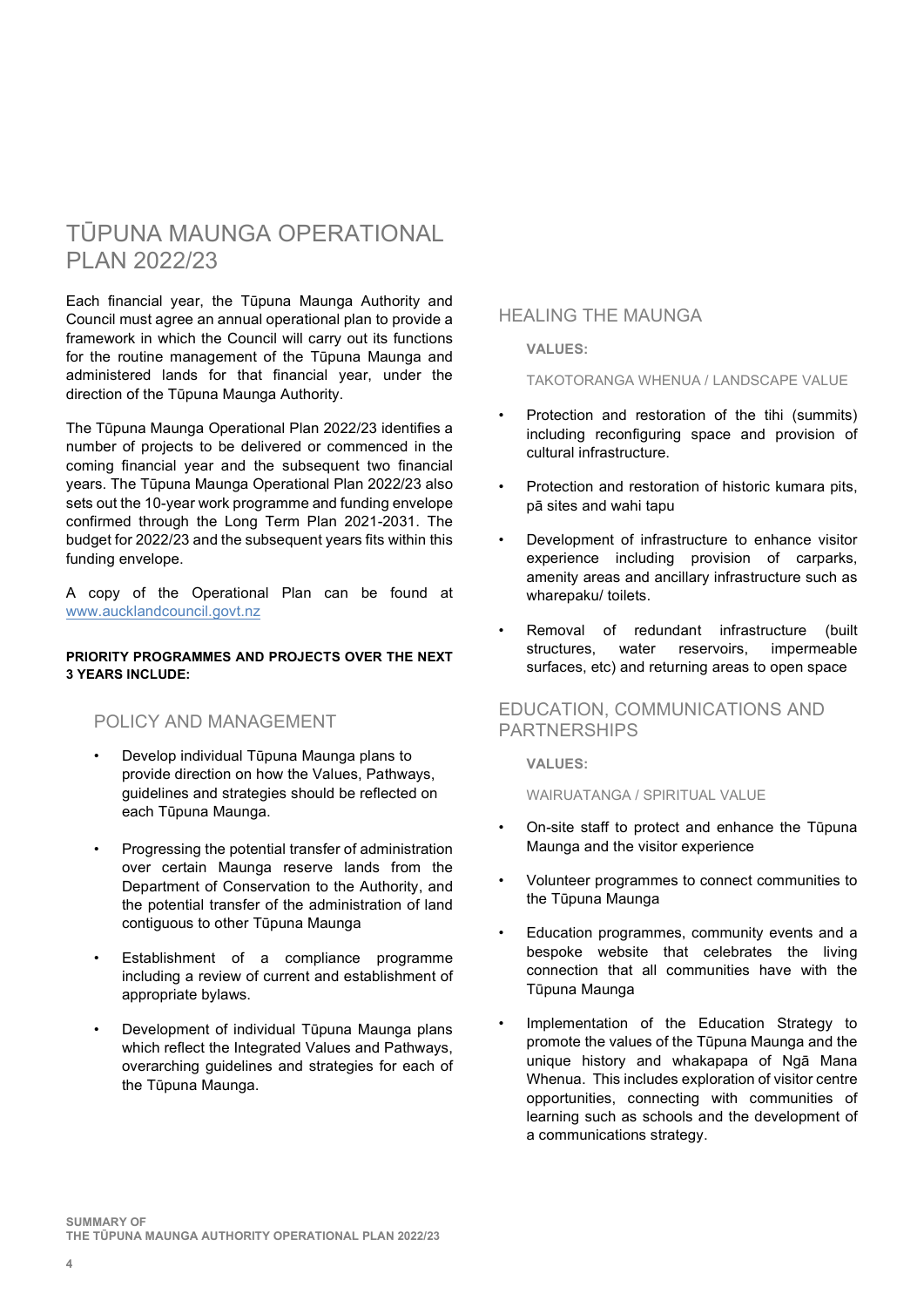#### CULTURAL CONNECTION

#### VALUES:

MANA AOTŪROA / CULTURAL AND HERITAGE VALUE

MANA HONONGA TANGATA / LIVING CONNECTION VALUE

- Development of a programme of work which enables Ngā Mana Whenua to express their living and unbroken connection with the Tūpuna Maunga. This may include cultural interpretation including distinct entrance ways, pou whenua, pa reconstructions, kaitiaki opportunities, and other cultural activities.
- Mana whenua living connection programme focusing on their role as kaitiaki (guardians), restoring customary practices and associated knowledge and enabling cultural activities

#### BIODIVERSITY/BIOSECURITY

VALUES:

MAURI PŪNAHA HAUROPI / ECOLOGY AND BIODIVERSITY VALUE

- Restoration of indigenous native ecosystems; reintroducing native plants and attracting native animal species; removing inappropriate exotic trees and weeds (For context, see pages 58, 65- 66, 71, 87, and 90-91 of the Tūpuna Maunga Authority Integrated Management Plan, and at pages 7 and 34 of the Integrated Management Plan Strategies)
- Pest control on all Maunga in line with Auckland's plan to be pest free by 2050
- Researching options to achieve efficient and effective animal and pest control methods, which includes a phased reduction in the use of herbicides and pesticides on the Tūpuna Maunga.

#### RECREATION AND ACTIVATION

#### VALUES:

MANA HONONGA TANGATA / LIVING CONNECTION VALUE

#### MANA WHAI A RĒHIA / RECREATIONAL VALUE

Exploration of facilities and activities on, around and between the Tūpuna Maunga which provide for passive and active recreational opportunities.

## **COMMERCIAL**

VALUES:

WHAI RAWA WHAKAUKA / ECONOMIC / COMMERCIAL VALUE

• Develop and implement a commercial framework which ensures continued investment back into the Tūpuna Maunga. This includes exploration of potential commercial activities and facilities, as well as the development of a concession framework for commercial operators on the Maunga.

All projects are designed to deliver outcomes for the 13 iwi/hapū of the Tāmaki Collective and all the people of Auckland, enhance the mana and mauri of the Tūpuna Maunga and deliver improved open spaces across the eight local board areas.

They will also enable a compelling case in a future UNESCO World Heritage bid for the Tūpuna Maunga, which will contribute to a Māori identity that is Auckland's point of difference in the world. The bid for World Heritage status will require a dedicated resource and will continue to be progressed in this financial year in partnership with the Department of Conservation.